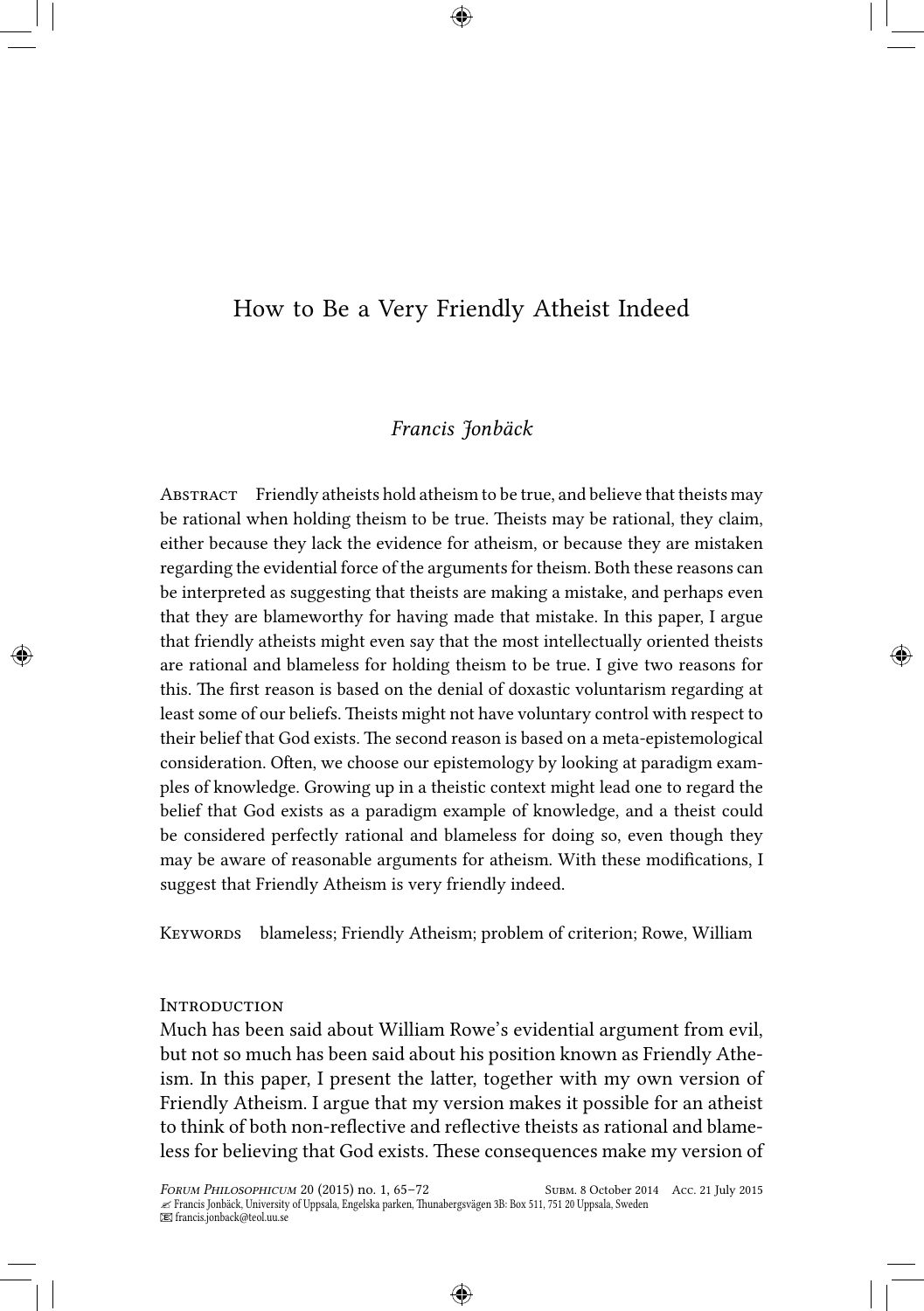Friendly Atheism not only "friendly," or even "very friendly," but actually "very friendly indeed."

It is worth mentioning that one of the motivations for this paper is to argue for an atheistic position contrary to New Atheism. According to the new atheists, people who hold religious beliefs are positively irrational, if not even blameworthy.<sup>1</sup>

I begin with some definitions. Following Rowe, theism is defined in a restricted sense as the belief that there is an all-knowing, all-powerful and perfectly good God who created the world.² Atheism is also defined in this narrow sense as the denial of restricted theism. The term "rational" is used in a deontological sense: i.e., a person S is rationally justified in believing p, if S is blameless and has not violated S's epistemic duties by believing p. Evidence is a truth indicator for a person. A non-reflective theist is a theist who, to some extent, lacks knowledge of the arguments for and against theism and has not reflected much on the truth of his or her belief in God. A reflective theist, on the other hand, is a theist who knows all the common arguments for and against theism and has reflected very carefully on these arguments.

#### Friendly Atheism

Rowe presents his position of Friendly Atheism in connection with his *now-classic* evidential argument from evil (in *PoE*). We follow the same procedure. If we think of pointless suffering as human or animal suffering which is not necessary, either for a greater good or for the avoidance of worse suffering, we can formulate Rowe's argument from evil as follows:

- (1) Probably there are pointless instances of suffering.
- (2) If God exists there is no pointless suffering.

### Therefore,

(3) Probably God does not exist.

The argument is valid. Premise (1) is often supported by induction and

<sup>1.</sup> See, for example, Richard Fumerton, "Epistemic Toleration and New Atheism," *Midwest Studies in Philosophy* 37, no. 1 (2013): 97, doi:10.1111/misp.12001.

<sup>2.</sup> William L. Rowe, "The Problem of Evil and Some Varieties of Atheism," *American Philosophical Quarterly* 16, no 4 (1979): 335, doi:10.2307/20009775. Hereafter cited in the text as *PoE*.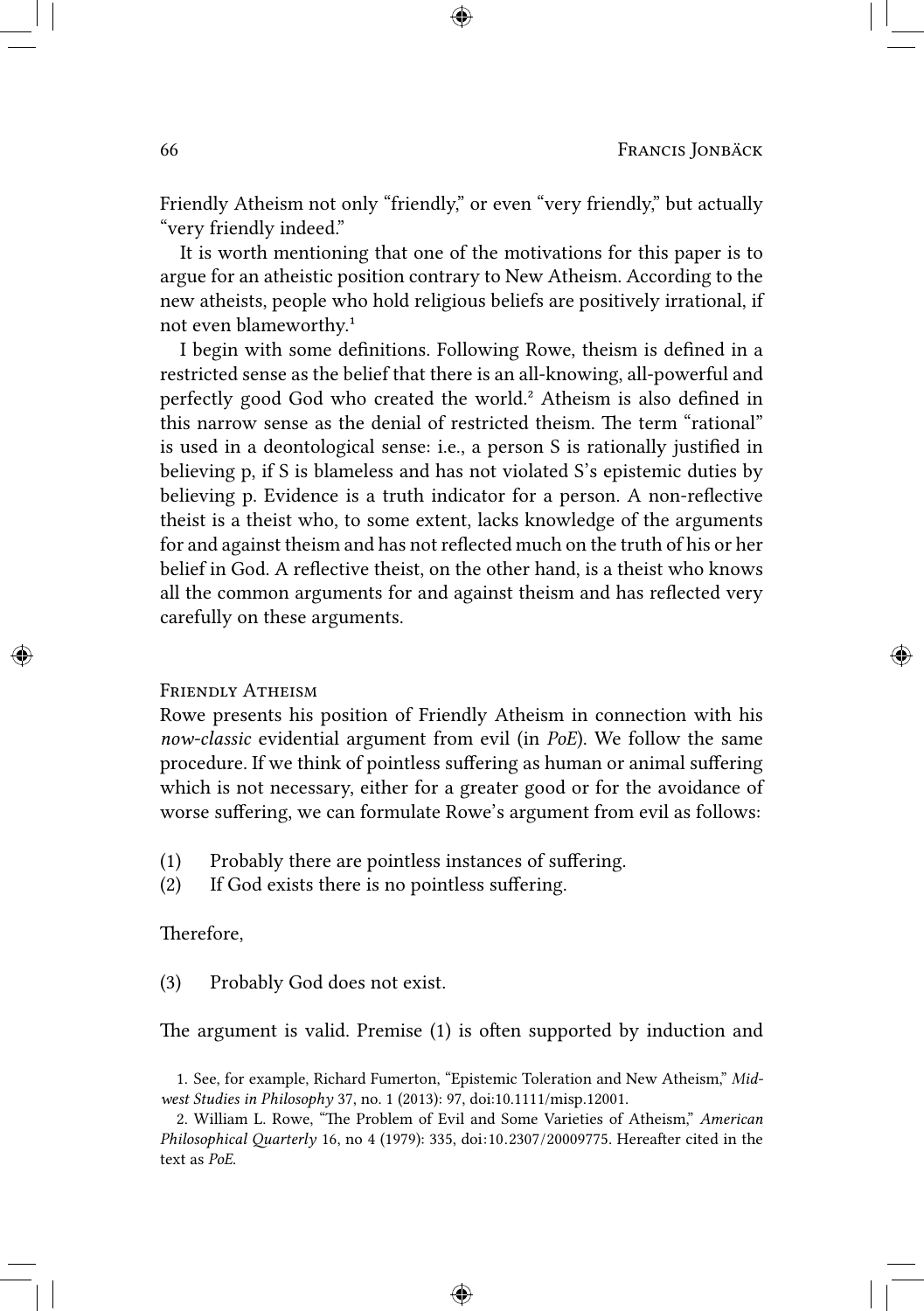premise (2) is, Rowe thinks, generally admitted to be true by both atheists and theists (*PoE*, 336). In order to present Friendly Atheism, Rowe offers theists some advice on how to respond to the above argument. He suggests that theists can invert his argument as follows:

- (¬3) Probably God exists.
- (2) If God exists there is no pointless suffering.

Therefore,

 $(\neg 1)$  Probably there are no pointless instances of suffering.

This argument is also valid. Just as (1) is usually inductively supported by an appeal to real-life cases of suffering, Rowe suggests that theists might support  $(\neg 3)$  by alluding to the classical arguments for God's existence or arguments from religious experience (*PoE*, 340).

Instead of taking on the enormous project of refuting all arguments for the truth of  $(\neg 3)$ , Rowe formulates the following typology of atheistic positions, each of which takes a different stance regarding whether or not theists are rational in believing in God:

Friendly Atheism: The position of (i) holding atheism to be true and (ii) holding that some theists may be rational in respect of their belief in God.

Indifferent Atheism: The position of (i) holding atheism to be true and (ii) being indifferent concerning whether or not theists are rational in respect of their belief in God.

Unfriendly Atheism: The position of (i) holding atheism to be true and (ii) holding that no theists are rational in respect of their belief in  $God.^3$ 

Rowe suggests that atheists endorse Friendly Atheism. Furthermore, he gives two reasons for why theists may be rationally justified:

[T]he atheist may take the view that some theists are rationally justified in holding to theism, but would not be so were they to be acquainted with the grounds for disbelief—those grounds being sufficient to tip the scale in favor of atheism when balanced against the reasons the theist has in support of his belief.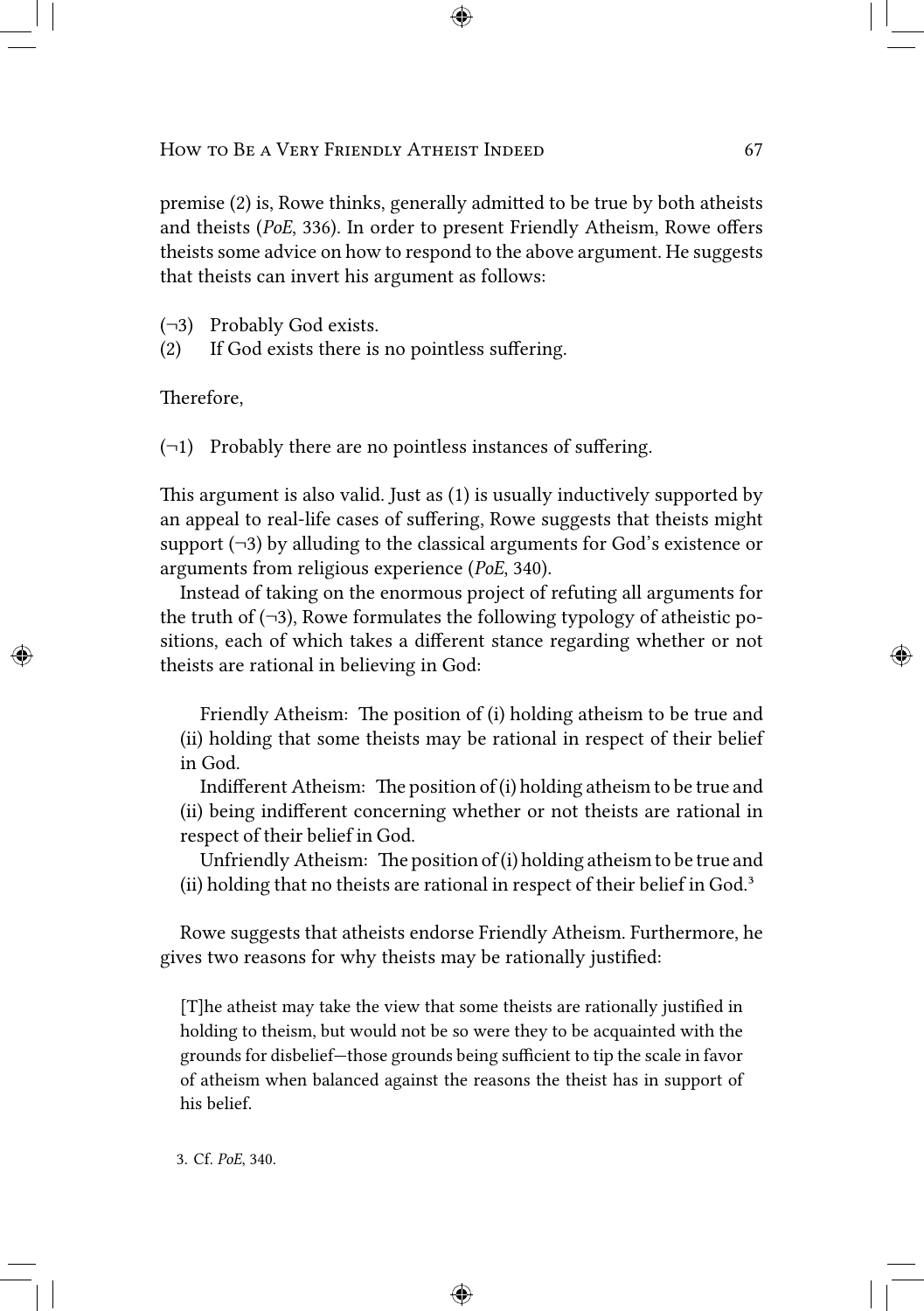Friendly atheism becomes paradoxical, however, when the atheist contemplates believing that the theist has all the grounds for atheism that he, the atheist, has, and yet is rationally justified in maintaining his theistic belief. But even so excessively friendly a view as this perhaps can be held by the atheist if he also has some reason to think that the grounds for theism are not as telling as the theist is justified in taking them to be. (*PoE*, 340)

Here Rowe argues that a theist (a) may be rational in believing in God because he lacks evidence for atheism, and (b) may be rational because he or she is mistaken regarding the evidential force of the arguments for theism. Both (a) and (b) can be interpreted as suggesting that theists are making a mistake and both (a) and (b) are compatible with the idea that theists are blameworthy for having made that mistake.

#### A Very Friendly Atheism

Let us start with reason (a), that is, with the reason suggesting that a theist may be rational in believing in God because he lacks evidence for atheism. I think that a theist might be rational in the sense of being blameless for believing in God because he or she lacks evidence for atheism. According to a modest and, to my mind, reasonable version of evidentialism, a theist may be rational if he or she believes in accordance with the evidence he or she currently has.<sup>4</sup> Consequently, since the theist lacks evidence for atheism, he or she might make the correct judgment that theism is more probably true than atheism, given the evidence he or she currently has.

However, with respect to (a), one might think that the theist is irrational in a sense that entails being blameworthy for having made a mistake. One might, e.g., think that the theist has failed to look for further evidence. This would be in accordance with a radical version of evidentialism, which suggests that a theist should gather evidence over time. The suggestion would be that although the theist may be rational in a synchronic sense, by believing in accordance with the evidence he or she currently has, the theist is irrational, or at least not rational, in a diachronic sense, since he or she has failed to gather more evidence than he or she currently has.

It is quite difficult to know whether theists generally should gather more evidence. Such a question, I think, needs to be answered by deliberating

<sup>4.</sup> See, for example, Scott F. Aikin, "Modest Evidentialism," *International Philosophical Quarterly* 46, no. 3 (2006), doi:10.5840/ipq200646319; or Richard Feldman and Earl Conee, "Evidentialism," *Philosophical Studies* 48, no.1 (1985), doi:10.1007/BF00372404.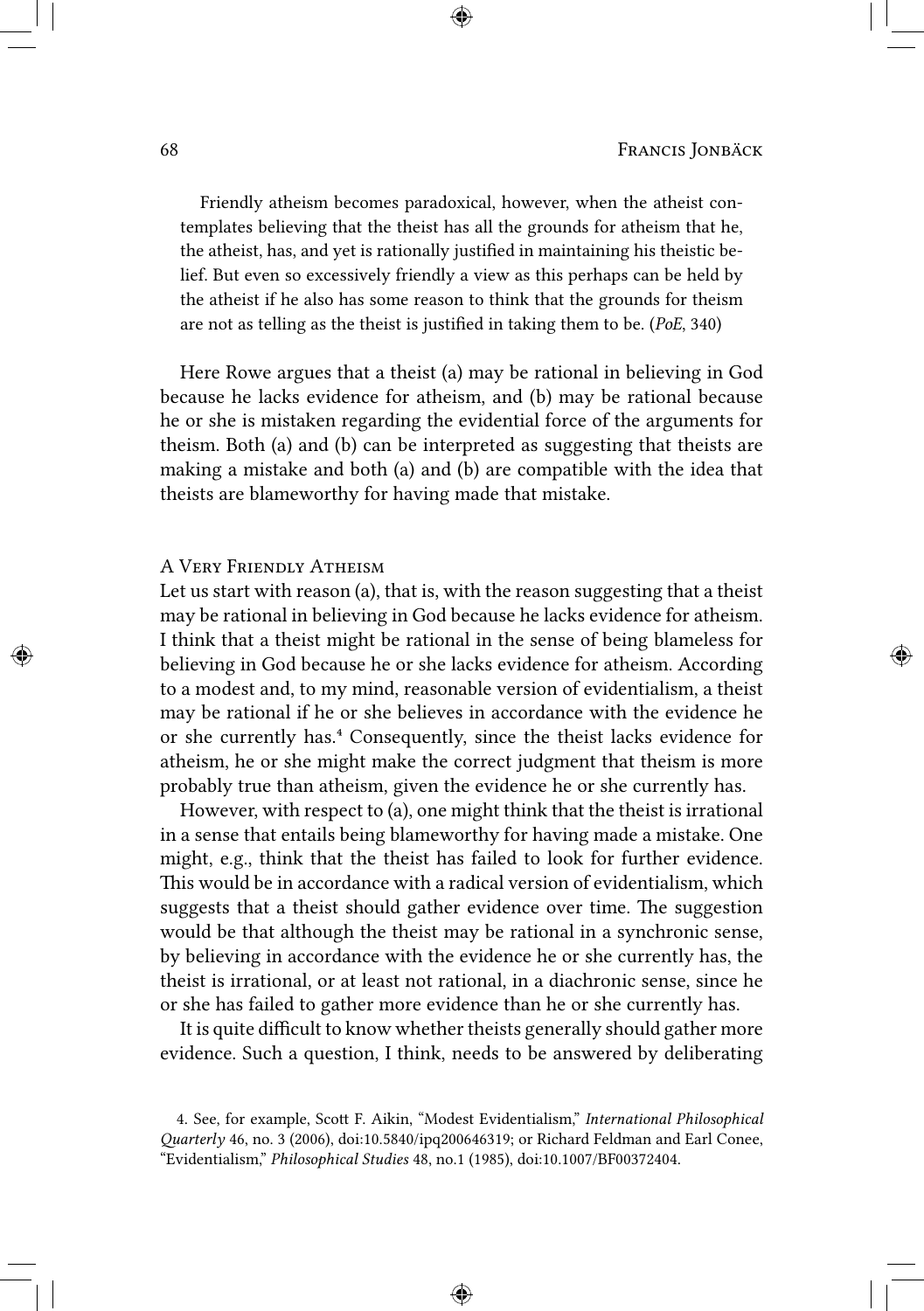on a case-by-case basis, and this deliberation would involve answering questions like: Is the possible truth of my belief important to me in some way? Are there other things in my life I should spend my time on? Is my place in society such that I should have more evidence for and against the belief than I currently have? With this in mind, I think it is safe to say that there are at least some theists who lack evidence for atheism, and who are perfectly rational and blameless in not gathering more evidence for and against theism.

However, one might think that an *unreflective theist*, who lacks evidence for atheism, should withhold belief in God until he or she has gathered evidence for and against theism. To do otherwise would be to make a mistake, for which he or she would be blameworthy. This suggestion presupposes that a theist has direct voluntary control, at least with respect to belief in God. However, many, or at the very least some, theists may not have control over their belief in God. Indeed, many of our beliefs seem to be formed spontaneously, and perhaps this is the case for at least some theists. It seems even more difficult to stop believing in some things. Even if you were to offer me money to cease believing that Stockholm is the capital of Sweden, it is impossible for me to cease believing that in order to get the money.<sup>5</sup> Moreover, perhaps belief in God belongs to the class of beliefs which are extremely difficult to stop having. Furthermore, since "ought" famously implies "can," and since the theist might not be able to withhold belief in God, it follows that it is wrong to blame them by claiming that they have made a mistake for which they are blameworthy.<sup>6</sup>

Someone might object by claiming that it is patronizing to think that theists are wrong, but, since they cannot help themselves, are not to blame. I do not know if this objection is correct. I am at least inclined to think that there is something friendly about thinking of another person as blameless. Nevertheless, the word "friendly" is here not primarily used as we do in our everyday language: i.e., it is not primarily used to mean "kind," or to mean something in the neighborhood of "kind."

These opening considerations allow us to think of at least some nonreflective theists, who lack evidence for God, as being perfectly rational and blameless, and so an atheism that allows for this will not just be Friendly, but actually Very Friendly.

<sup>5.</sup> See, for example, Alvin Plantinga, "Theism, Atheism and Rationality," *Truth Journal* 3 (1991), accessed 10 October 2013, http://www.leaderu.com/truth/3truth02.html.

<sup>6.</sup> The claim here is not that no one has voluntary control with respect to any beliefs; it is just that it is possible that some theists have no voluntary control with respect to the particular belief that God exists.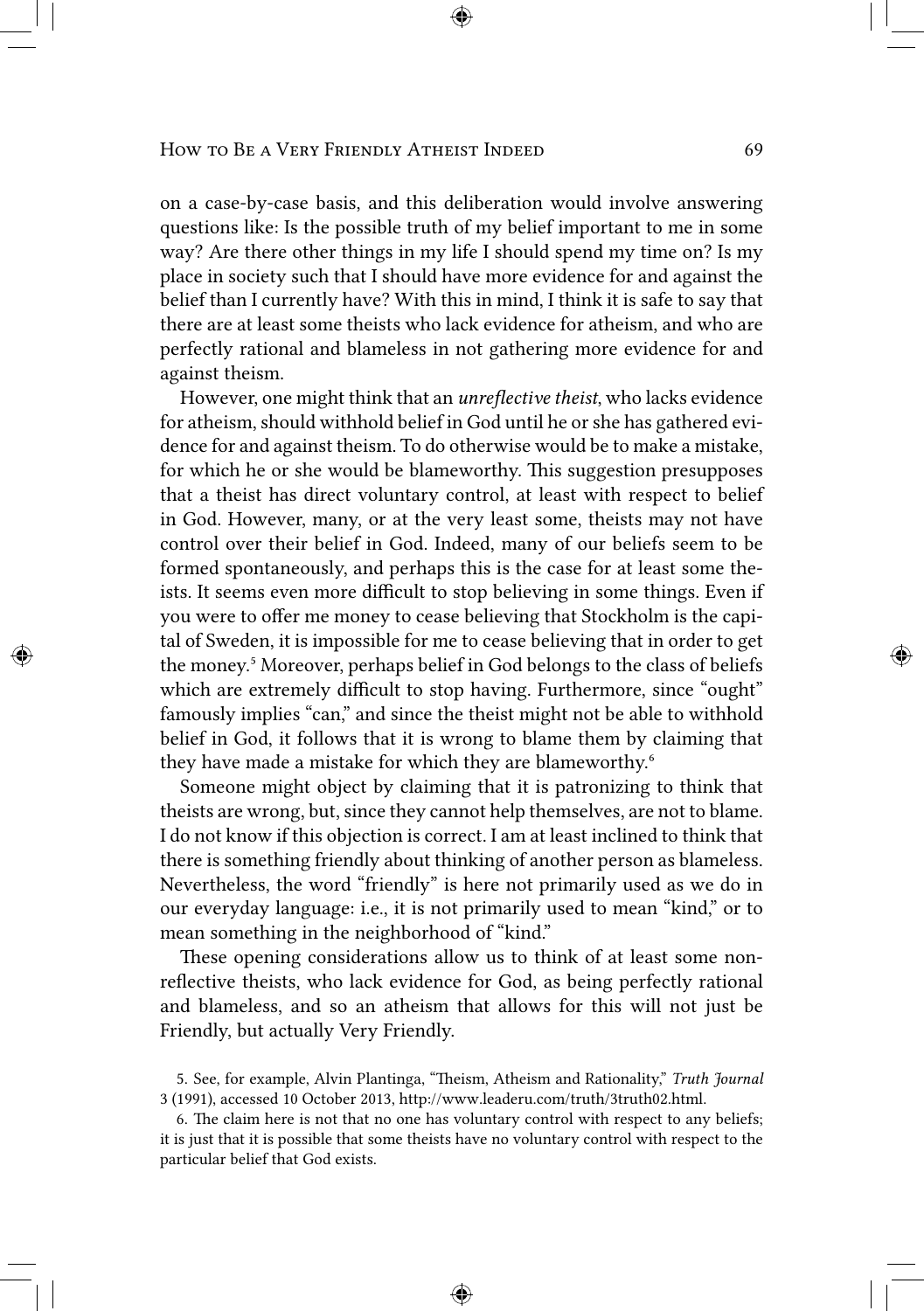#### A Very Friendly Atheism Indeed

Let us now recall reason (b), which was that a theist may be rational because he or she is mistaken regarding the evidential force of the arguments for theism. Perhaps one could make a friendly interpretation of this reason by arguing that theists might be viewed as blameless for misjudging the force of the evidence for both theism and atheism. However, I will be even friendlier than that, by arguing for the conclusion that one can be a *reflective theist* and, say, correctly think that the evidence speaks in favor of atheism, while still being considered rational in holding to theism.

Obviously, in that case, the reflective theist cannot base his belief in God on the classical arguments for and against theism. However, he or she might be able to appeal to a meta-epistemological consideration. Actually, I think the theist is rational in believing:

(4) The belief that "God exists" constitutes knowledge.

One of the central problems in meta-epistemology is the so-called problem of the criterion. Richard Fumerton describes this problem neatly as follows:

Does one first decide what one knows and then try to learn from paradigmatic examples of knowledge the necessary and sufficient conditions for knowledge? Or does one discover first the necessary and sufficient conditions for knowledge and apply what one learns to discover what one knows?<sup>7</sup>

Using Roderick Chisholm's terminology, we can call the first approach particularism and the second approach methodism.<sup>8</sup>

There is no easy way to choose between these two approaches. Both approaches seem prima facie acceptable. Even though there are, I think, some good reasons for choosing a particularistic approach, all I will say here is that the problem of the criterion is a disputed problem, and that it seems wrong to say that it would be irrational to opt for either one of the two approaches.

When taking the particularistic approach, the usual way of choosing a particular case of knowledge as paradigmatic for knowledge is to appeal to

<sup>7.</sup> Richard Fumerton, "The Problem of the Criterion," in *The Oxford Handbook of Skepticism*, ed. John Greco, (Oxford: Oxford University Press, 2008), 36.

<sup>8.</sup> Roderick Chisholm, *Theory of Knowledge*, 3<sup>rd</sup> ed., Prentice Hall Foundations of Philosophy Series (Englewood Cliffs, NJ: Prentice Hall, 1989), 7.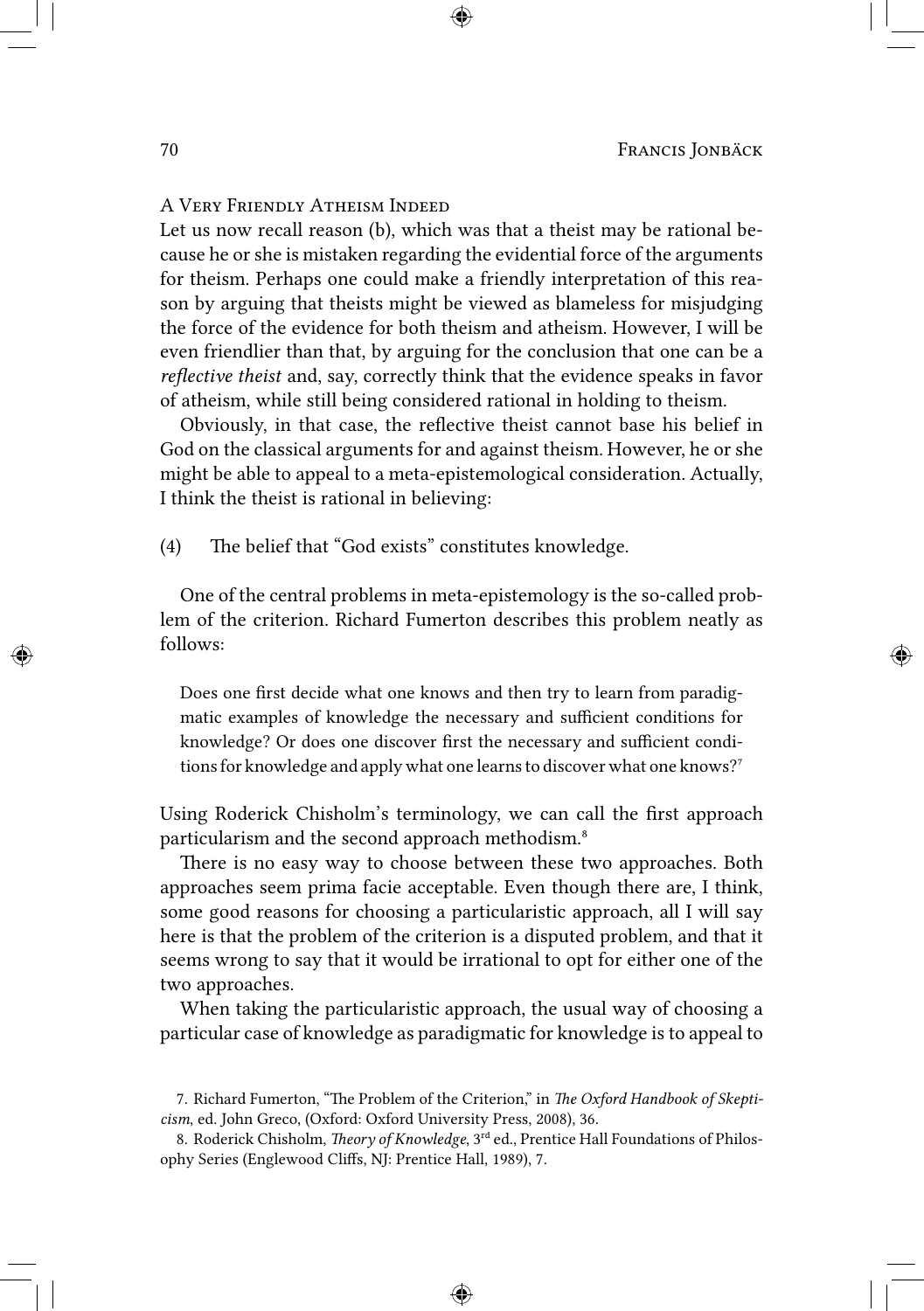intuition. Moreover, growing up in a theistic community, the theist might very well have the intuition that God exists.

The question now is this: Should we blame a theist for believing (4)? I cannot see why. There might be reasons for why the theist has no evidence for (4). God might, for example, for some presumably good reason, have chosen not to provide overwhelming evidence of God's existence. However, even without such reasons, I cannot see why the theist should be blamed. Being a particularist, the theist does not necessarily know what the condition or conditions are, that would render theism a case of knowledge, and even if one condition for knowledge turned out to be that one needs to proportion one's beliefs to the evidence one has, one would not be blameworthy prior to one's knowing that particular condition.

Someone might object that the theist's intuition that God exists constitutes evidence for the theist, in which case the theist actually believes that, given the evidence the theist currently has, theism is more probably true than atheism. However, the intuition that God exists need not play any part in the justifications the theist has for theism. In other words, the intuition does not need to be interpreted as a truth indicator.

Nevertheless, an atheist will of course think that (4) is false; but since the theist appeals to a meta-epistemological consideration, and not to arguments for and against theism, the atheist may think that the theist is rational and blameless in believing (4).

Moreover, the atheist can then also agree that it would be rational (blameless) for the theist to reason as follows:

- (4) The belief that "God exists" constitutes knowledge.
- (2) If God exists there is no pointless suffering.

### Therefore,

(5) There is no pointless suffering.<sup>9</sup>

9. Let me offer two comments in one, here. (i) To be clear, I do not claim that the belief that "God exists" actually constitutes knowledge, only that a theist can be rational (blameless) to believe that his or her belief that "God exists" constitutes knowledge, even when not knowing the necessary and sufficient conditions for knowledge. (ii) Strictly speaking, since truth clearly is a necessary condition for knowledge, and the theist is rational (in the sense of being blameless) in believing (4) that "the belief that 'God exists' constitutes knowledge," the theist is equally rational when inferring (6) that "God exists." Given (6) and (2), it then follows that (5) "There is no pointless suffering." So, to be clear, if a theist is blameless in believing (6) and (2), then he would seem equally blameless in using modus ponens to conclude (5).